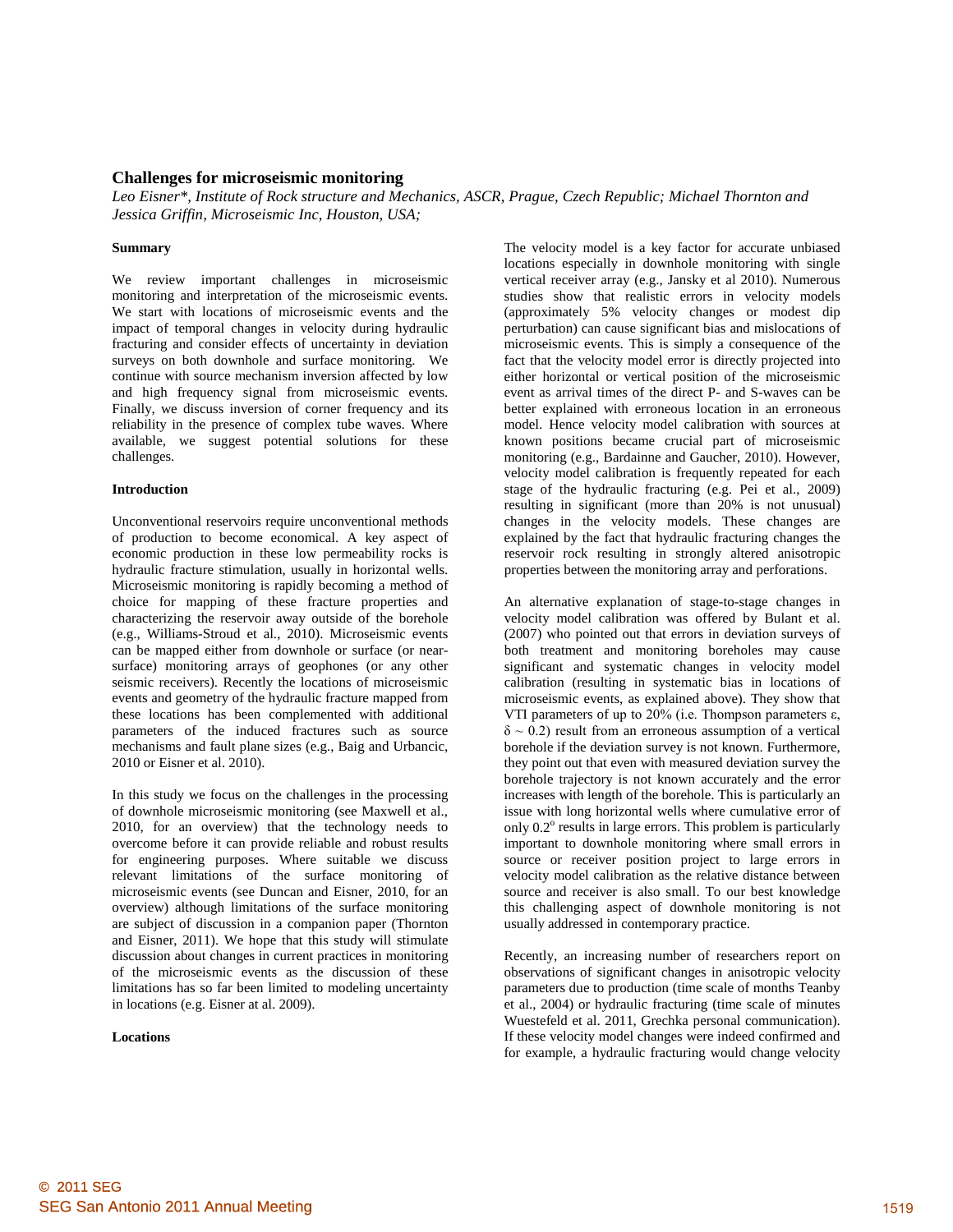model by 20% between stages1 and 2, what velocity model we should use for location of events induced during stage 1? Should we use the velocity model stage 1 or of stage 2? Note, that this is not a trivial problem as differences in the located events with model altered by 20% are significant and strongly affect the interpretation of the located events.

Surface monitoring is also sensitive to the velocity model and requires a calibration by location of a source at known position as well. However, the deviation problem is reduced by a factor of two as receivers are known with precision and accuracy exceeding any significant errors in velocity model calibration (GPS positions to centimeters). While position of the source is still subject to errors in deviation surveys, the possible error is much smaller relative to the overall path resulting in much smaller errors in velocity model calibration (estimated less than 5% as discussed in Gei et al, 2011). The velocity model changes due to fracturing will also not affect significantly the locations of microseismic events as the rays between source and receiver travel mostly through overburden and usually travel less than 5% of its traveltime through the stimulated reservoir where velocity model may change. Hence, even 20% change in reservoir rock results only in a 1% change of the traveltime in surface monitoring.

We may conclude from this section, that aside from the deviation survey issues, downhole monitoring with a single vertical borehole needs to overcome significant challenges in obtaining reliable locations. However it seems to be an excellent tool for monitoring of reservoir rock changes.

#### **Mechanisms**

Source mechanisms provide additional information on the type of rock failure that occurred as a result hydraulic fracturing, or more generally, stress changes in the reservoir. Source mechanisms can provide information as to whether the failure was mostly shear, (i.e. earthquake like failure along a simple single plane), volumetric (i.e. explosive or implosive failure), CLVD type of failure (i.e. more complex failure with shear along at least two distinctly different fault planes), or combination of the previous. For shear and CVLD types of sources, the source mechanism further provides information on orientation of the fault planes and directions of the tension and pressure axes.

Source mechanisms are usually determined from phase and amplitude information of either direct or (rarely) other waves. Vavrycuk (2007) shows that a single vertical monitoring array of receivers in vertically symmetric media (e.g., VTI layered structure) does not provide sufficient information for inversion of general source mechanism and some additional constraint needs to be added to

complement the inversion. If both P- and S-wave amplitudes are used for the inversion, a sufficient additional constraint is the restriction of source mechanisms to being only shear. For example, such a constraint was used by Rutledge and Phillips (2003) to show that a composite source mechanism of similar events can be approximately explained by a shear failure.



Figure 1 Ratio of ratios of P-to-S-wave relative amplitude in attenuating relative to non-attenuating media  $(R/R_0)$  in equation 1). Quality factor of S-waves is one half of the quality factor of Pwaves, both P- and S-waves have similar dominant frequency of 100 Hz measured at 300 m distance from a receiver in homogeneous media with  $\alpha$ =4000 m/s and  $\beta$ =2000 m.

As discussed, such inversions are based on the direct P- and S-wave phase and amplitude fit to the synthetic data for a particular source mechanism. However, amplitudes become much more sensitive to local velocity variations with increasing frequency content. Hence, inverting for source mechanisms, using higher frequency signals is a drawback rather than an advantage. Perhaps the biggest drawback to using high frequency information for source mechanism inversion is the effect of the usually unknown P- and Swave attenuation along the path between source and receivers. As attenuation increases exponentially with the frequency of the signal, we should be using as low frequencies as possible when inverting for source mechanisms. The previous statements assume the attenuation models of P- and S-waves are poorly known, which is usually the case. To illustrate the sensitivity to attenuation, we consider a simple homogeneous medium with P- and S-wave velocities  $\alpha$  and  $\beta$  respectively, a microseismic event at distance *d*, and direct P- and S-waves with dominant frequencies of  $f_P$  and  $f_S$ . The amplitude ratio *R* of the P- to S-waves is

$$
R = R_0 e^{-\pi d(\frac{f_P - f_S}{\alpha Q_P - \beta Q_S})}, \qquad (1)
$$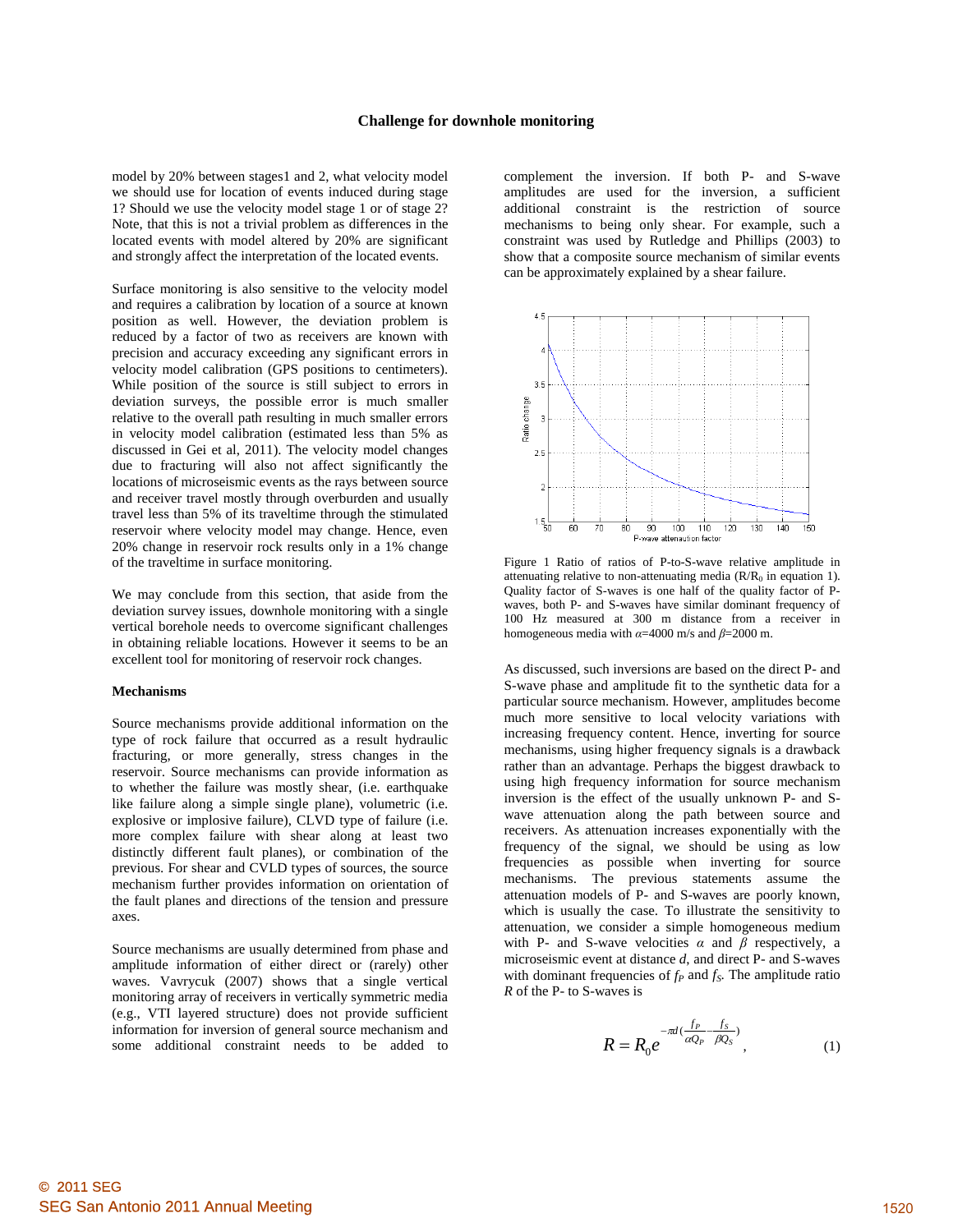where  $R_0$  is the ratio of P- to S-wave amplitudes in a perfectly elastic media (neglecting attenuation) and  $Q<sub>P</sub>$  and *QS* are quality factors of the P- and S-waves, respectively. Figure 1 shows the ratio of *R* to  $R_0$  for  $\alpha = 4000$  m/s,  $\beta = 2000$ m/s,  $f_P = f_S = 100$  Hz, and  $Q_P/Q_S = 0.5$ . We can see that neglecting attenuation may lead to significant changes in amplitudes and especially the estimated ratios of P- and Swaves resulting in incorrectly inverted source mechanisms. In fact, the more attenuated S-waves result in relatively high P-wave amplitudes which can be misinterpreted as signature of tensile opening.

Surface monitoring usually relies on the inversion of relative P-wave phases and amplitudes over multiple azimuths and offsets. Naturally such inversion is not sensitive to S-wave attenuation quality factor and is reduced to sensitivity of P-wave quality factor. Naturally, surface inversion uses low frequency signal as high frequencies are attenuated. A similar strategy would be highly beneficial for downhole source mechanisms inversion when possible.

#### **High frequency challenge**

Finally, the last group of advanced parameters extracted from microseismic monitoring to be discussed, originate from the high frequency part of the seismic wave spectrum. Probably the most useful parameter is the corner frequency which is related to source dimensions (see Lay and Wallace 1995 for more details). The corner frequency is the frequency corresponding to the peak of the amplitude spectra in a perfectly elastic medium of direct P- or Swaves. The source dimension determines the peak frequency by rupture velocity along the dimension of the source (radial or square). The source dimension is then used to determine stress drops associated with microseismic events that may be further used for reservoir characterization. However, determination of the corner frequencies is a non-trivial matter, particularly in the downhole monitoring environment. The attenuation of higher frequencies may cause artificial shift of the peak in the amplitude spectra to lower frequencies, although this may be resolved by careful analysis (flattening) of the displacement spectra. Perhaps the most difficult challenge in determination of any high frequency parameters is the coupling of seismic waves to borehole waves in the monitoring well. For example, Dong and Toksoz (1995) show that seismic waves with energy at 200-300 Hz couples well to tube waves in vertical boreholes creating additional complexity in the observed wavefield. While tube waves are certainly an interesting phenomena, they are related to parameters of the monitoring borehole, not the microseismic source. Hence, corner frequencies above 200 Hz are unlikely to be recovered from downhole monitoring unless some kind of methodology can be established to decouple tube waves and direct waves.



Figure 2 Particle velocity and their spectra for S-wave arrival on three geophones (station 2-4) with a sample rate of 0.250 ms in a nearly vertical borehole. The event is approximately 400 ft (121 m) away from the Station 2. The spectra were taken in a symmetrical window with a total length of 10.0 ms around the S-wave arrival with an additional 5.0 ms taper on either edges. Stations were separated by 50 ft (15 m).

This problem is illustrated in Figure 2 where we display a typical seismogram of an S-wave observed in a monitoring borehole. The spectra of the arriving S-wave show significant differences from station to station. Considering the fact that stations are separated by a short distance (50 ft) from each other, it is unlikely that the differences observed in Figure 2 are due to source radiation or path effects. In fact, the shifts in the observed peaks of the spectra can probably be attributed to interference of tube waves and body waves. If the spectra were not affected by tube waves, one would expect the amplitude spectrum to peak at the same frequency for all three receivers with a simple bell-shaped peak. However, such spectra are almost never observed in borehole monitoring despite the proximity to the source. As the spectra peak above 200 Hz, one needs to consider possibility that these peaks correspond to the complex interference of tube waves and direct waves from source.

Surface or near-surface monitoring does not suffer from a tube wave problem because the purpose drilled boreholes for near surface monitoring are usually cemented and back filled to surface. However, surface monitoring does not allow determination of corner frequencies, as the high frequency signal is usually entirely attenuated.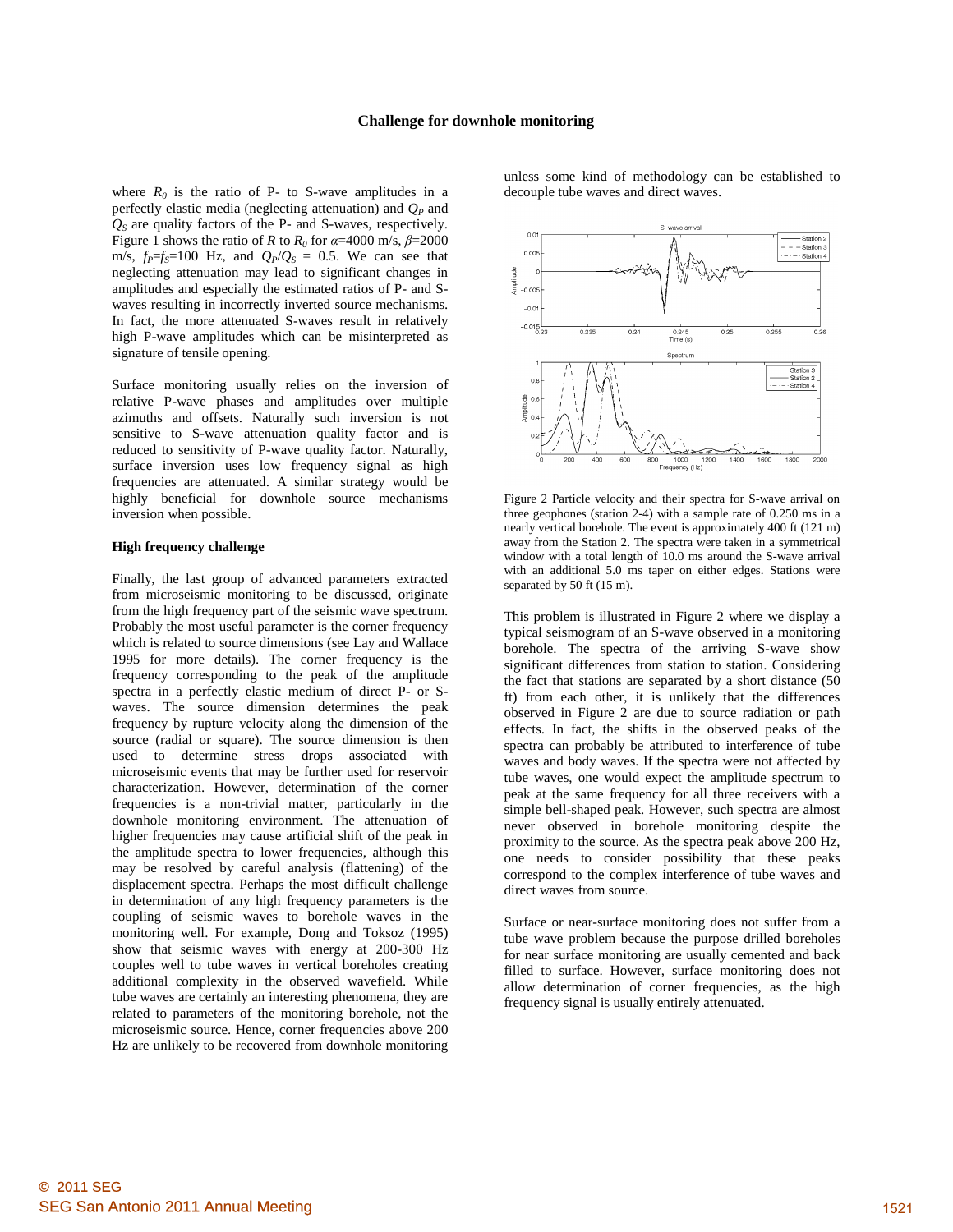### **Challenge for downhole monitoring**

#### **Discussion/Conclusions**

This study is not aimed at discouraging the use microseismic downhole monitoring; rather it is aimed at pointing out some of the challenges especially related to some of the more advanced interpretation. We believe these challenges will be eventually met. For example, initial processing to lower frequency signal may reduce demands on both velocity model as well as stabilize inversion of source mechanisms as pointed out in this study and also suggested by Leaney and Chapman (2010). This is analogous situation to waveform inversion in active seismic imaging where initial iteration on low frequency data is necessary for successful inversion. High frequency signal can be then added later on to provide additional information if a model is sufficiently accurate.

One of the unresolved issues that needs to be addressed is uncertainty in receiver and calibration shot position. Microseismic event location probably requires the use a time of dependent velocity models if the receivers are close to a rapidly changing reservoir rock formation. Finally, one should not try to provide high frequency parameters of microseismic events unless the effects of tube waves and attenuation can be removed perhaps by cementing or draining monitoring boreholes.

#### **Acknowledgements**

Authors are grateful for Microseismic, Inc. for support and useful discussion, particularly to Peter Duncan and Mike Mueller whose contributions greatly improved this study.